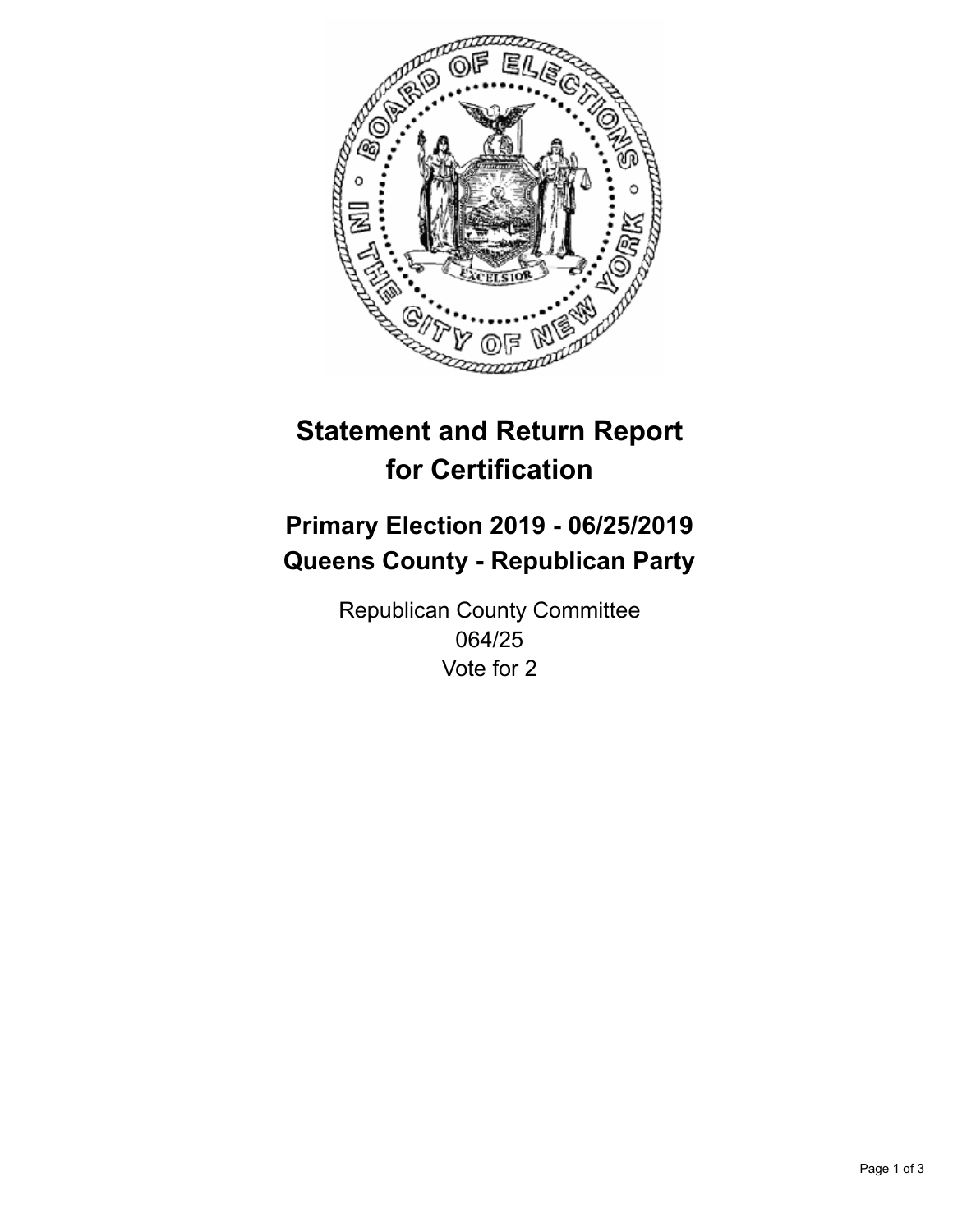

## **Assembly District 25**

| <b>PUBLIC COUNTER</b>                                    | 5 |
|----------------------------------------------------------|---|
| <b>MANUALLY COUNTED EMERGENCY</b>                        | 0 |
| ABSENTEE / MILITARY                                      | 2 |
| <b>AFFIDAVIT</b>                                         | 0 |
| <b>Total Ballots</b>                                     |   |
| Less - Inapplicable Federal/Special Presidential Ballots | 0 |
| <b>Total Applicable Ballots</b>                          |   |
| <b>CLEMENT F. BUONOCORE</b>                              | 3 |
| <b>GARY PACE</b>                                         | 2 |
| LINDA R. PACE                                            |   |
| <b>Total Votes</b>                                       | 6 |
| Unrecorded                                               | 8 |